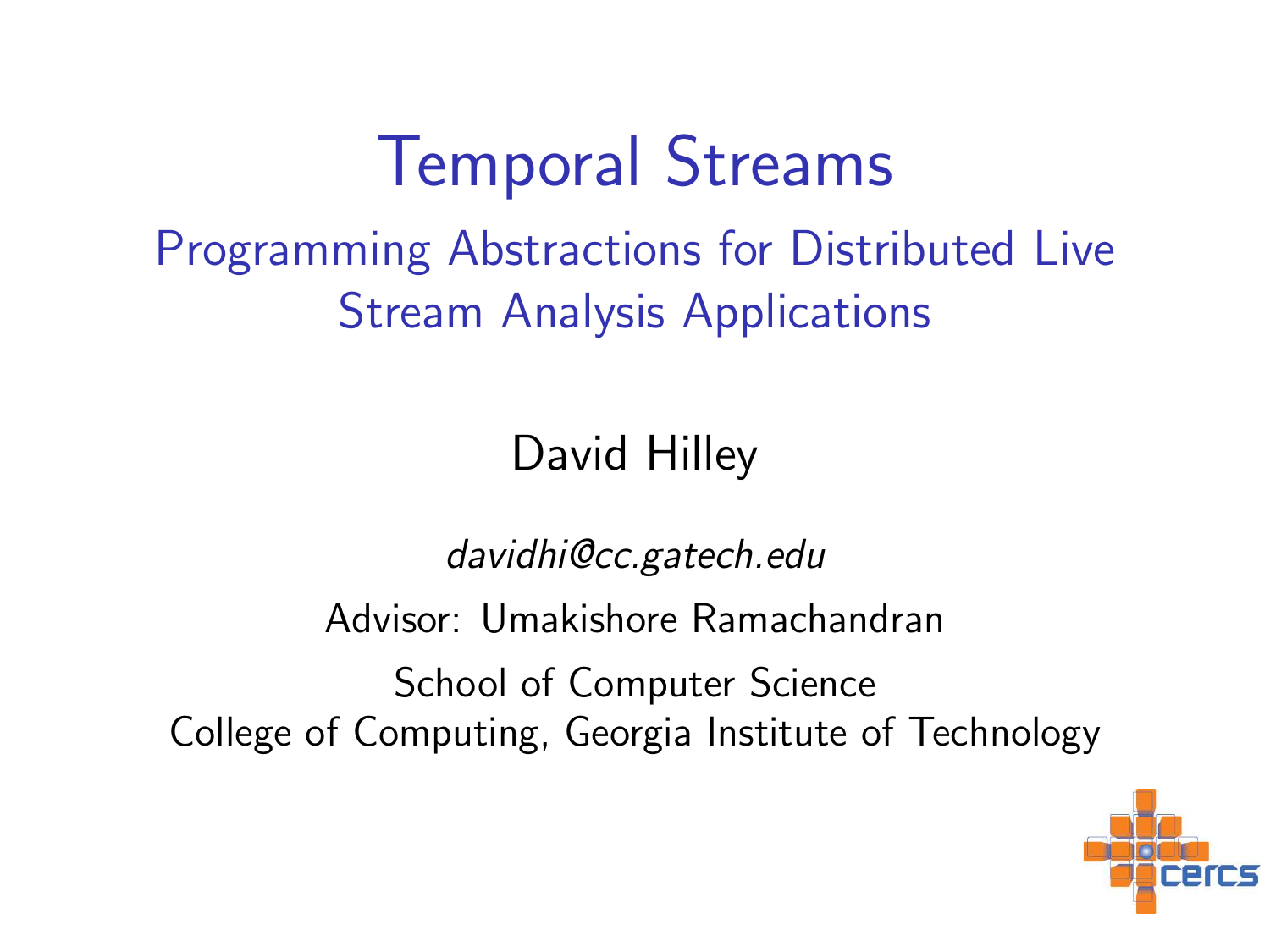## What is Live Stream Analysis?

- Live Stream Analysis
	- Surveillance / "Situational Awareness"
	- Traffic Analysis
	- Cargo / Asset Tracking
	- Robotics
	- Disaster Response
- Ubiquitous and increasingly important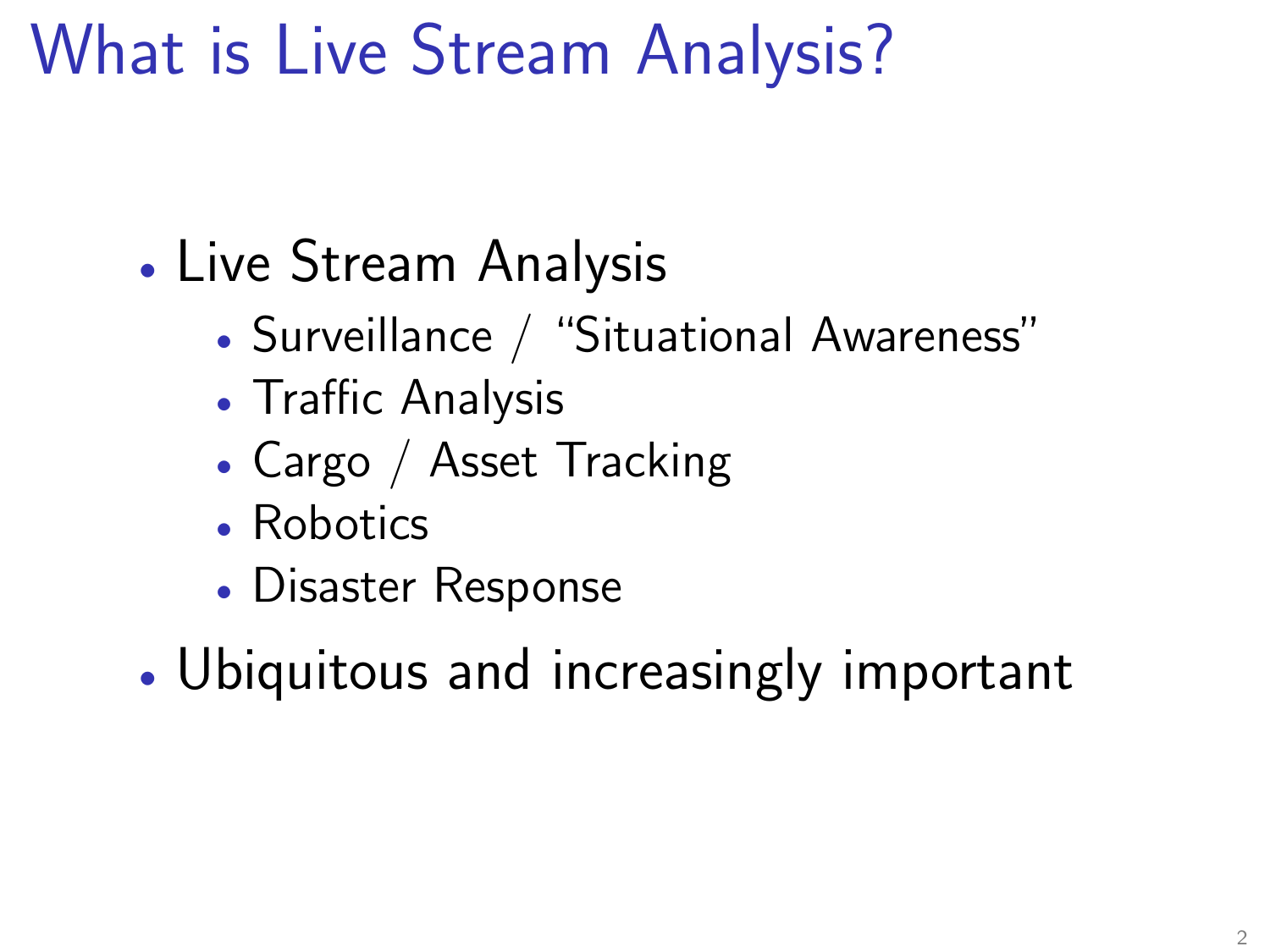## What is Temporal Streams?

- Building blocks for stream analysis
- Distributed data structures for streams
- "Glue" for communicating components
- A lower-level substrate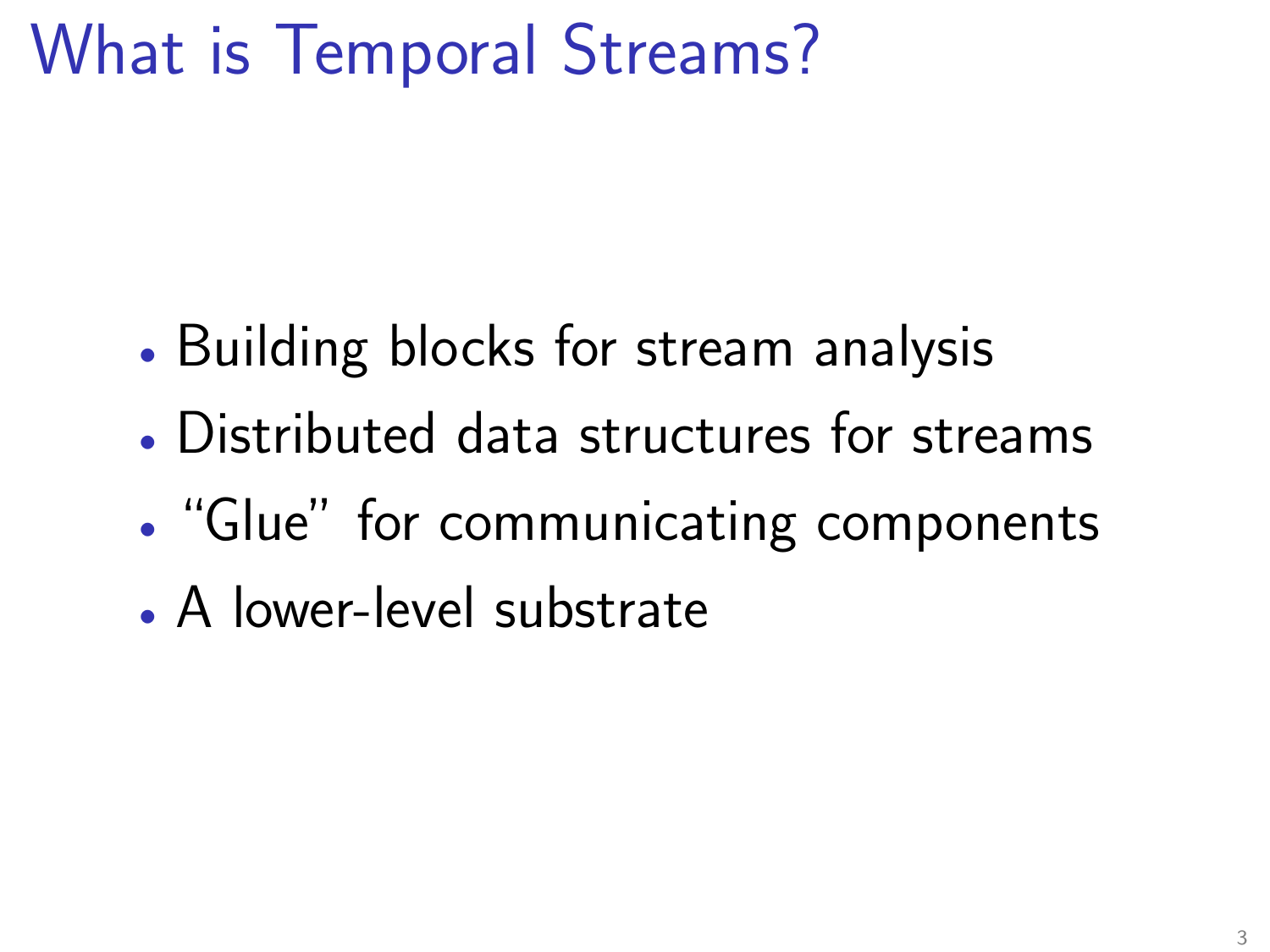## Our Own Experience

- TV Watcher
- Media Broker /  $MB++$
- Streaming Grid
- $V(A)$ aa $S$  video-analytics-as-a-service
- $\cdot$  RF<sup>2</sup>ID
- ASAP situational awareness
- IPTV Analytics / Recommender systems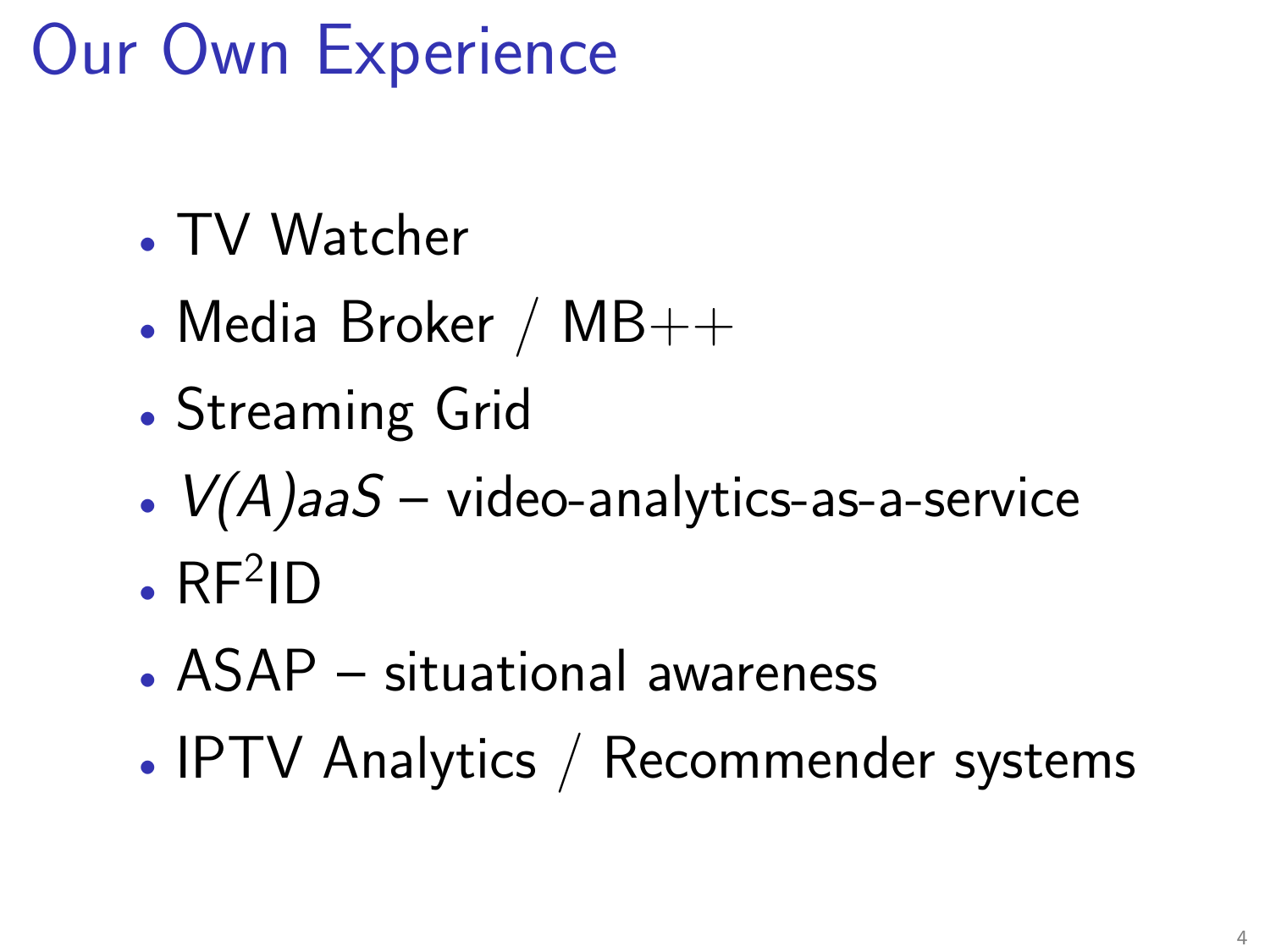## Pain Points

- Time synchronization, data retrieval
- Scalable data delivery
- Storage of streaming data
- Management of computation? yes, but vastly different requirements between applications and domains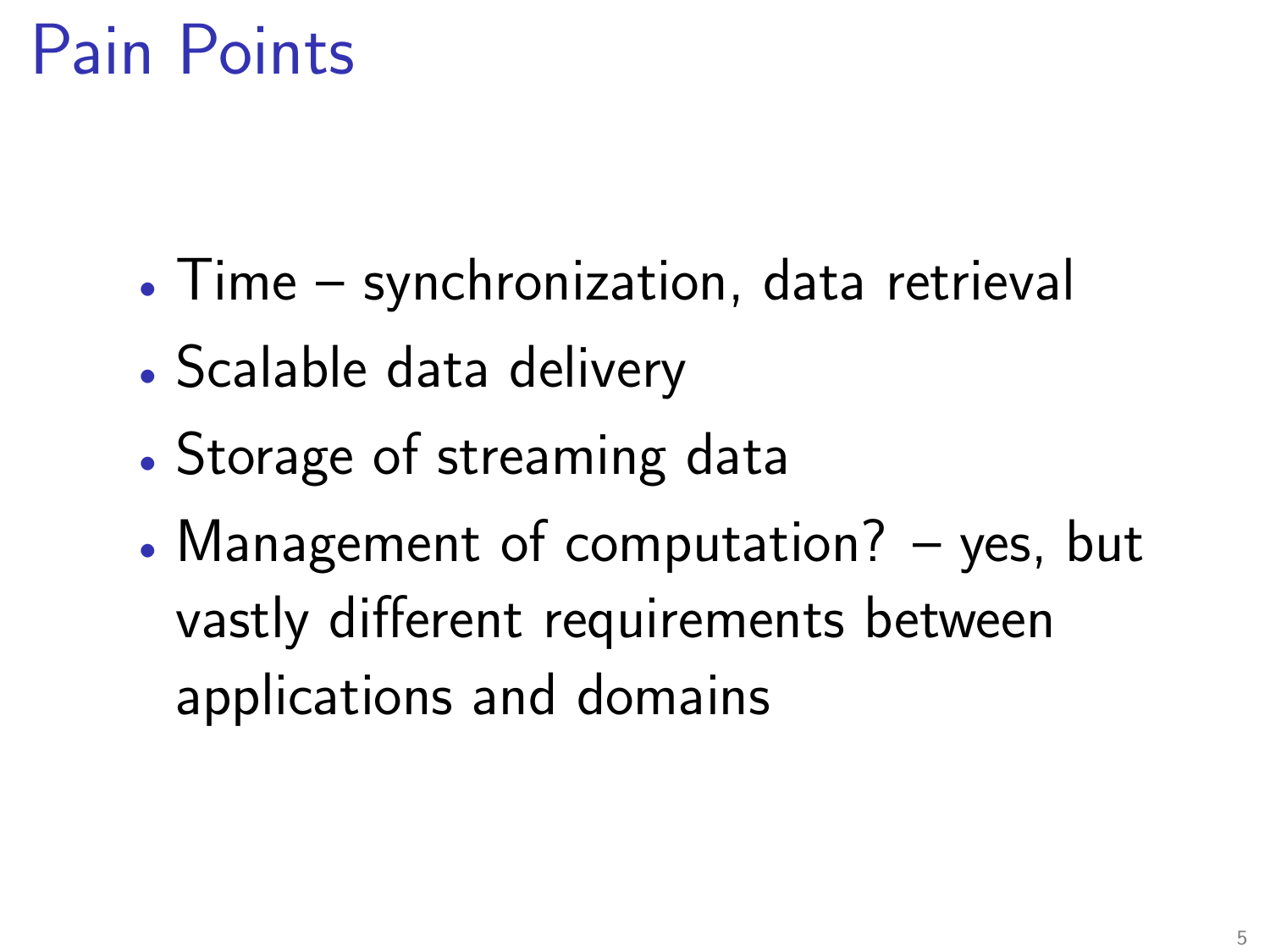## Solution Space

- MPI, Message-Oriented-Middleware (too low level)
- Stream Data Management Systems
- Event Stream Processing (ESP) / CEP (too high level)
- Temporal Streams (just right)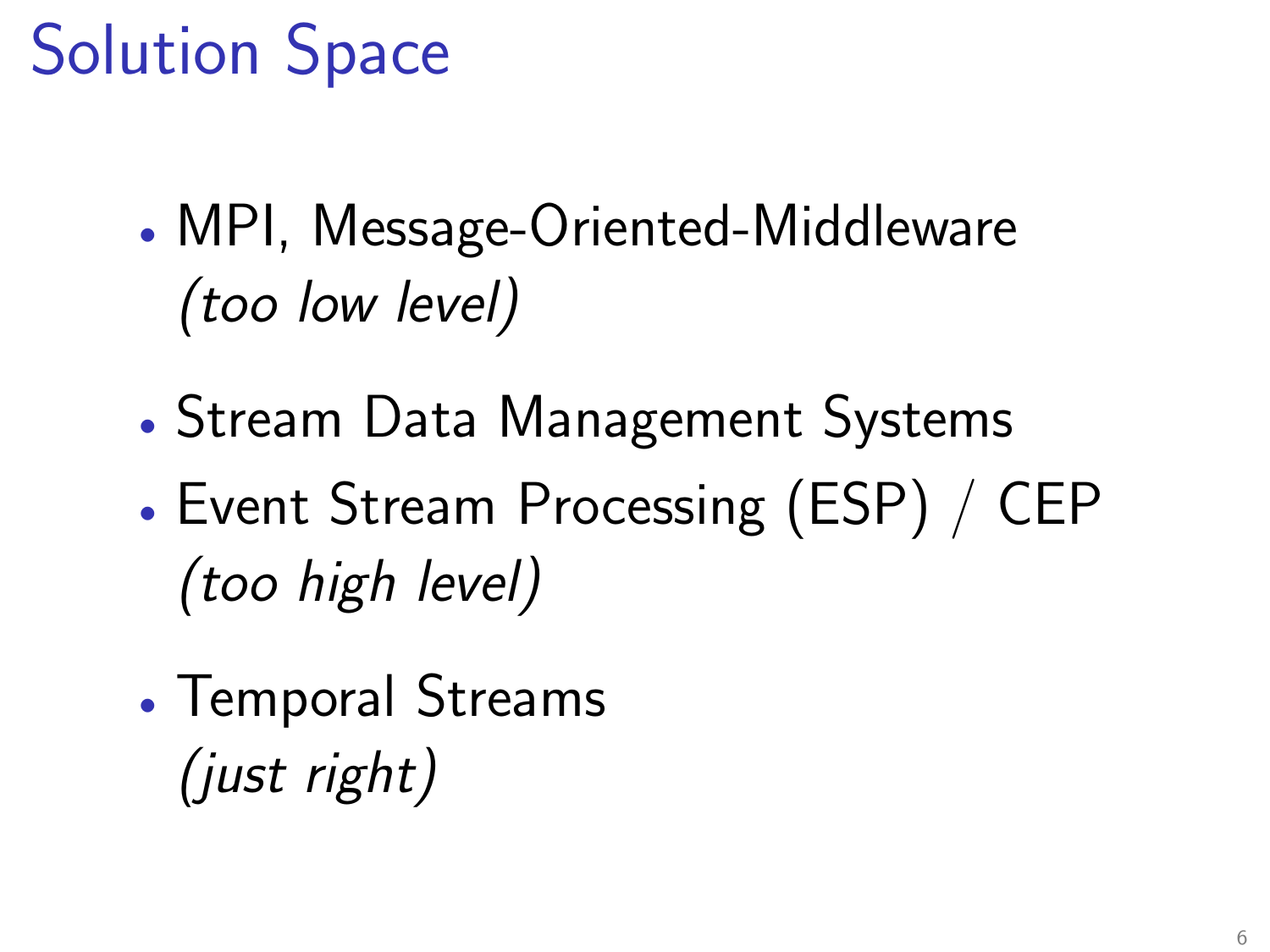# Programming Model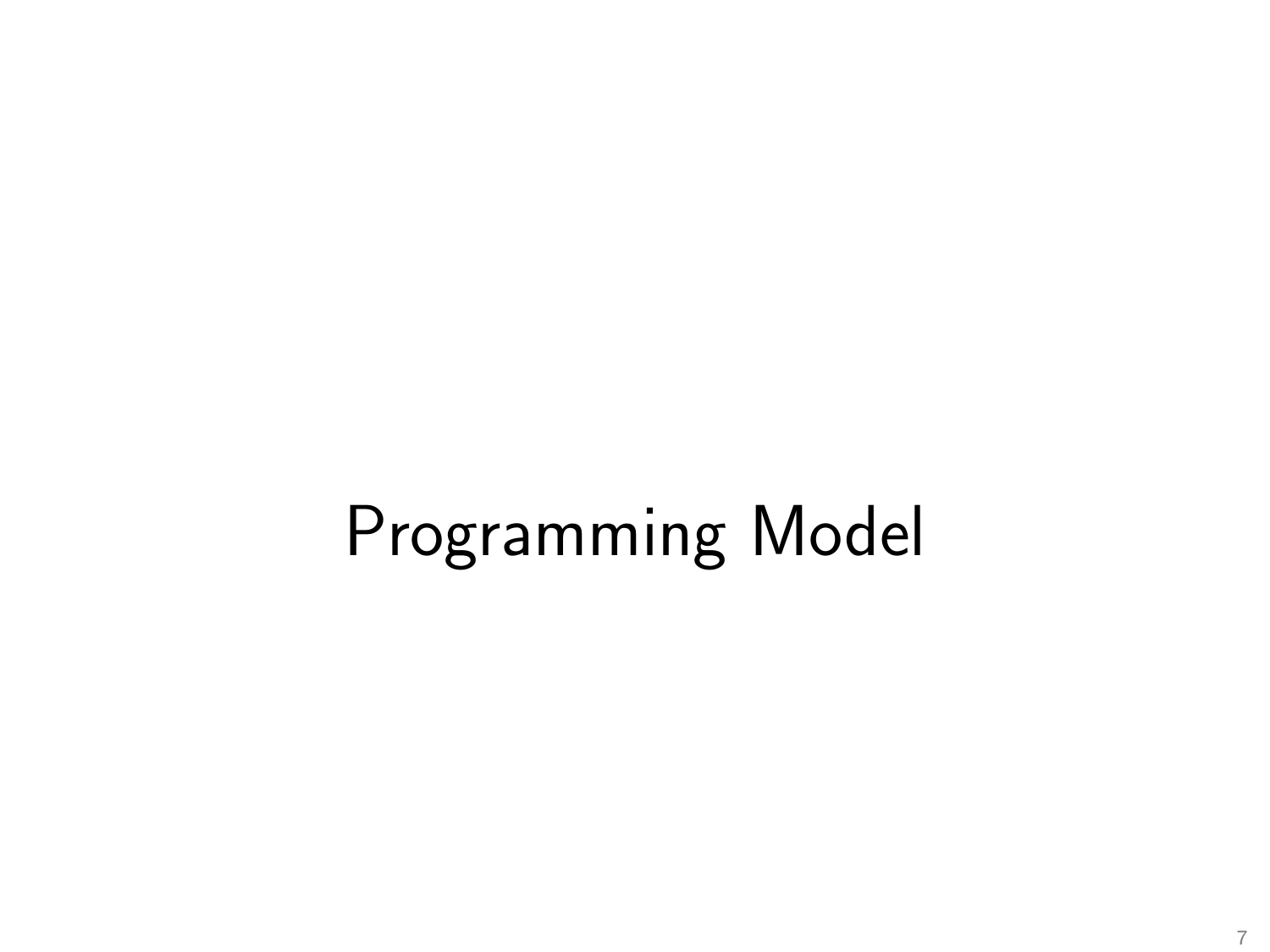## Channel

- Represents a continuous data stream
- Items ordered by wall-clock timestamp

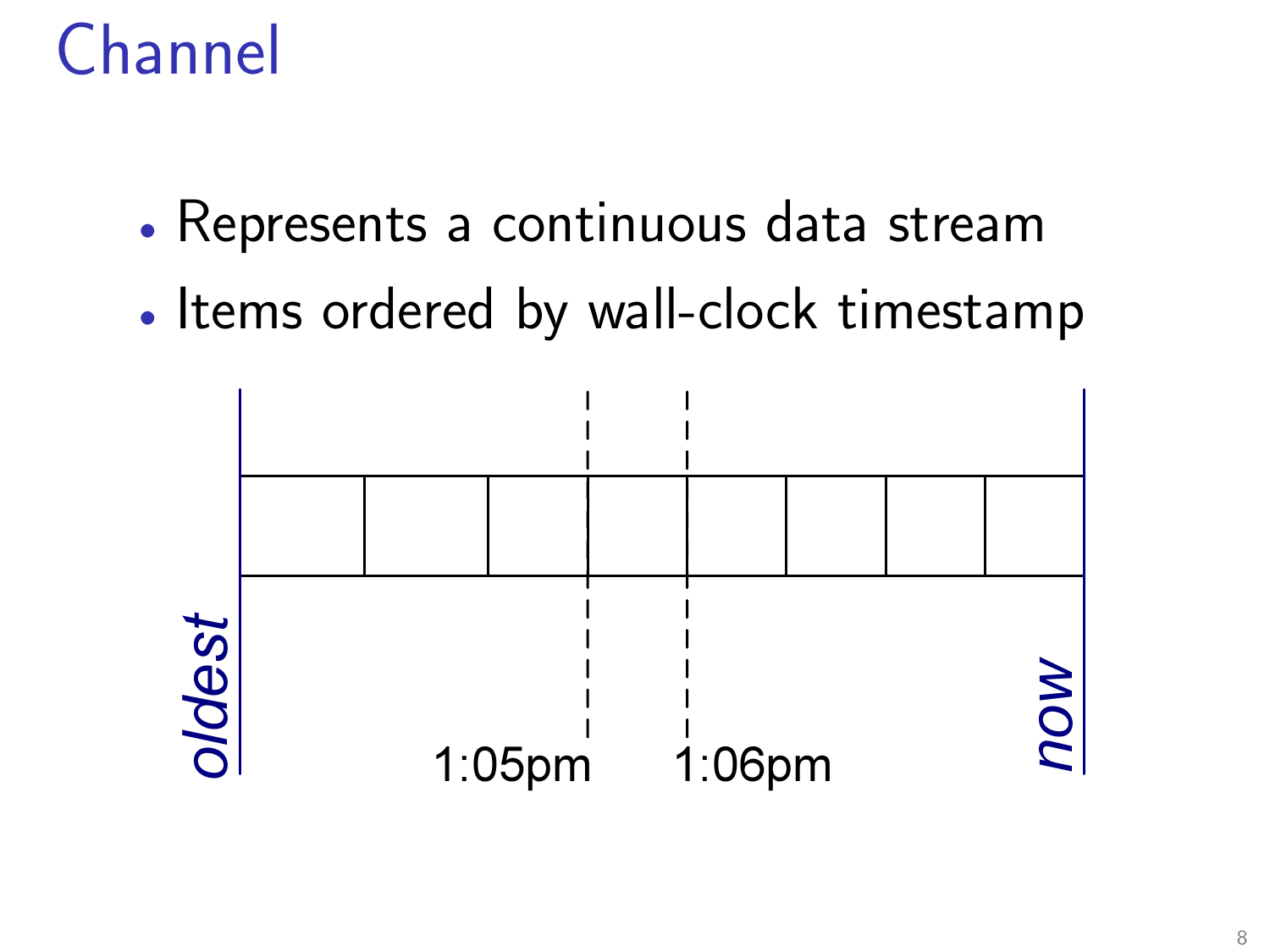## Channel

- Represents a continuous data stream
- Items ordered by wall-clock timestamp
- Simple time-based operations:
	- *put*(item, [timestamp])
	- get(lower\_bound, upper\_bound)
- Time variables to specify time intervals e.g. now, newest-after(ts), oldest, etc.
- Spans communication & storage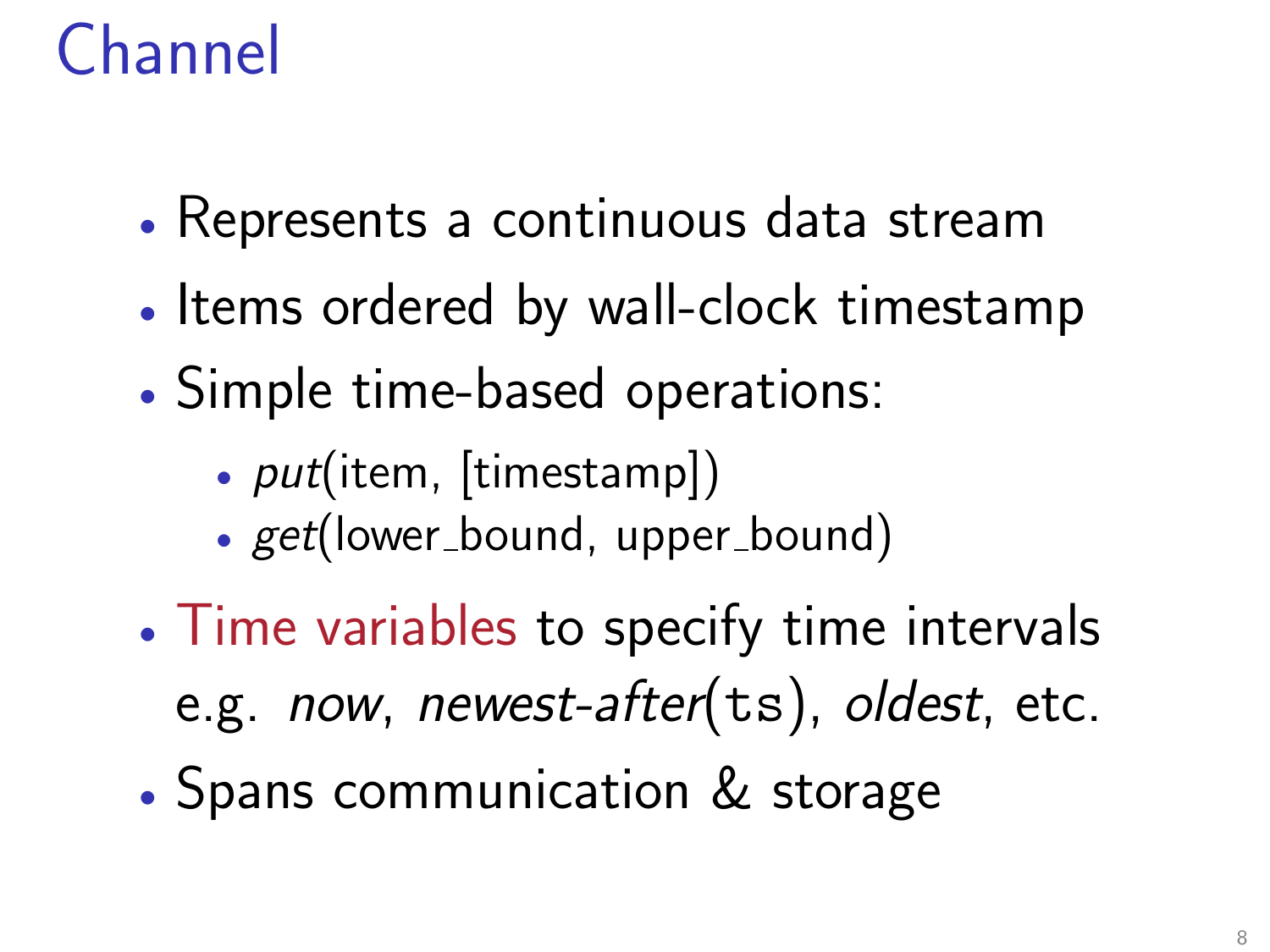## Channel Get Interval Example

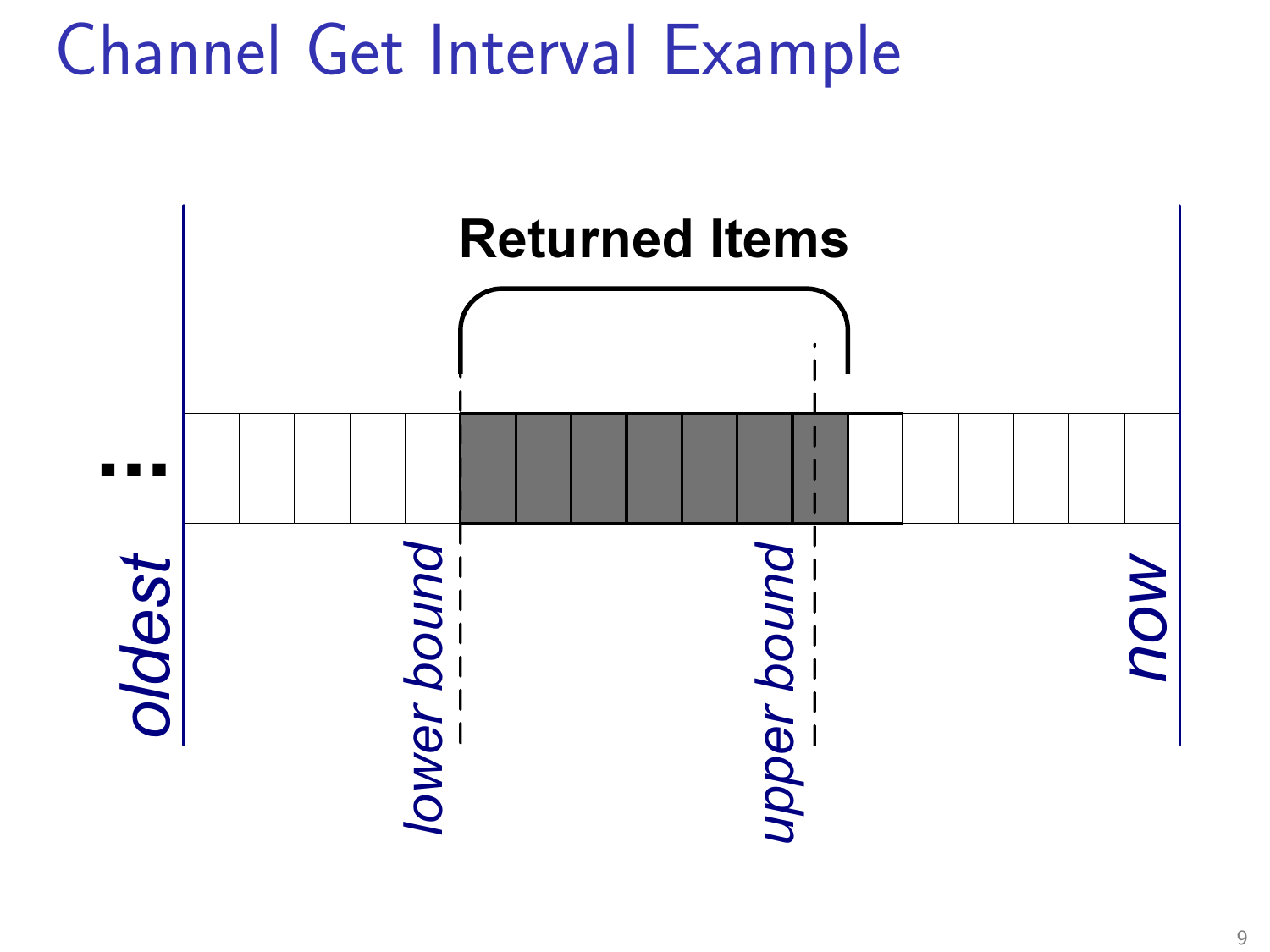## The Premise

- Not just about "plumbing" / transport
- More explicit support for writing stream manipulation code via the data abstractions
- Wall-clock time as a recognized entity
- Time as an indexing mechanism naturally admits synchronization, data persistence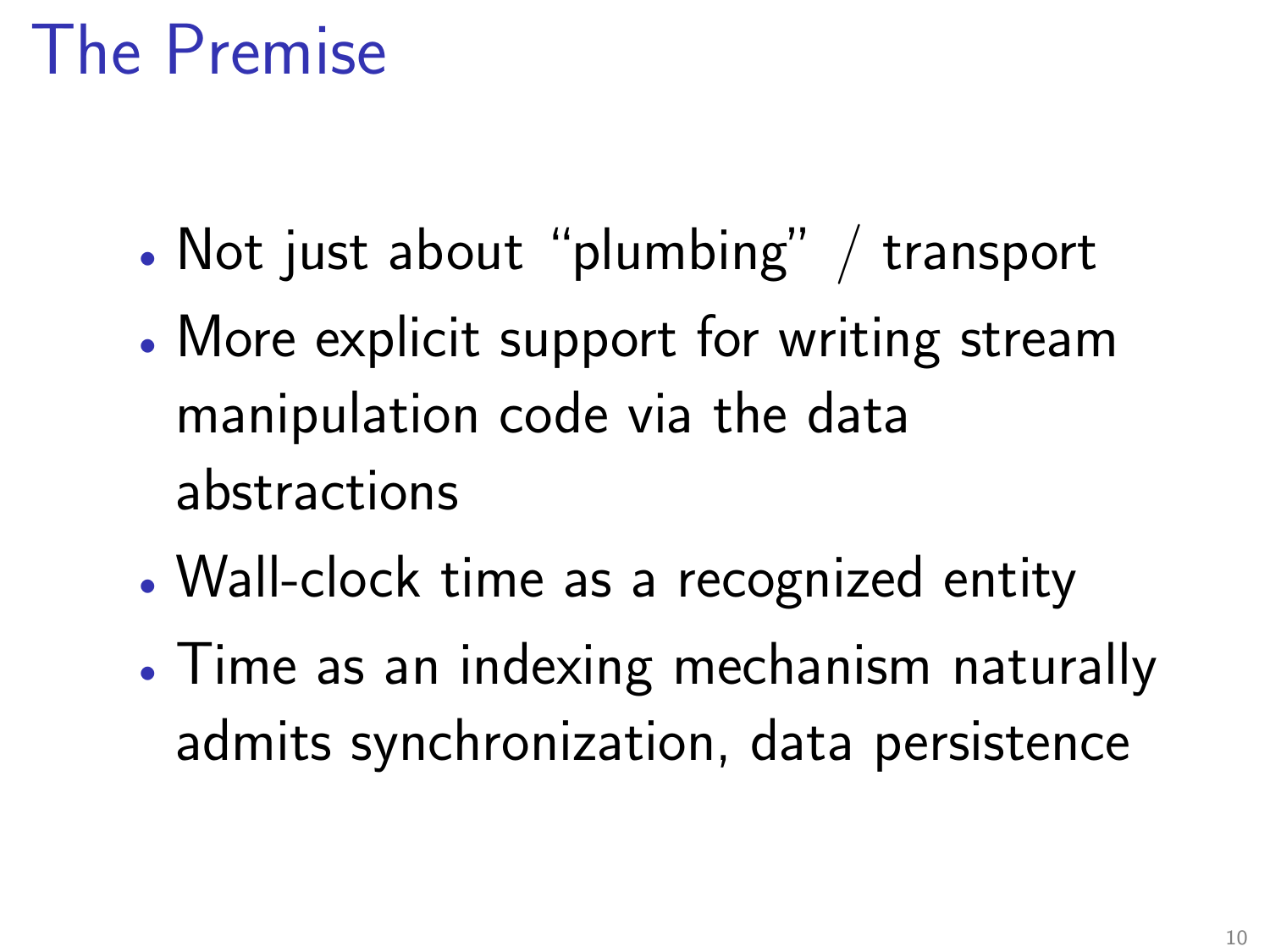## Persistent Channel Get

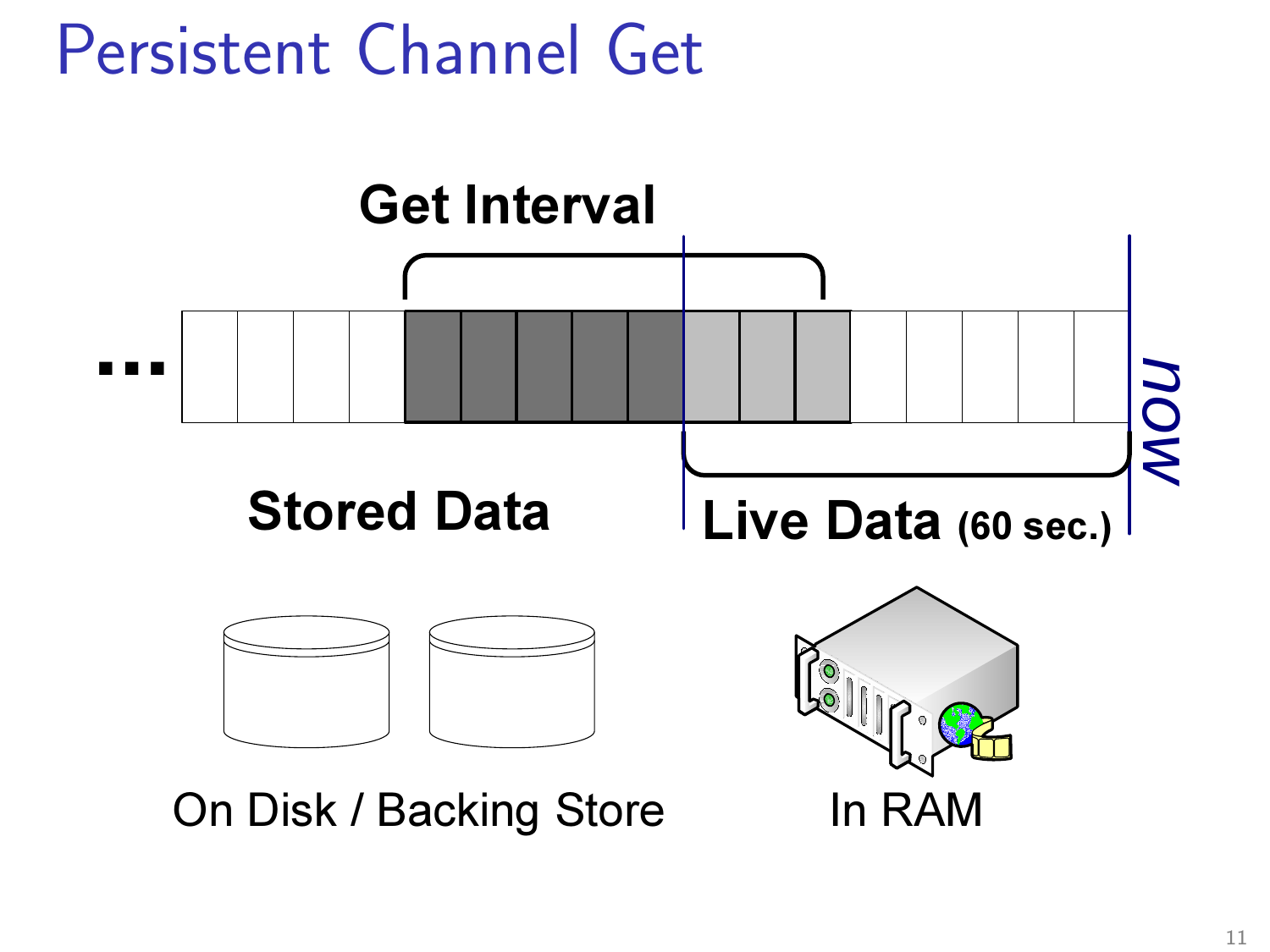## Stream Persistence

- Seamless persistence with same interface
- System automatically manages:
	- moving "live" items to backing store
	- retrieving stored items when necessary
- Control storage representation:
	- User-provided transformation
	- Automatic adaptation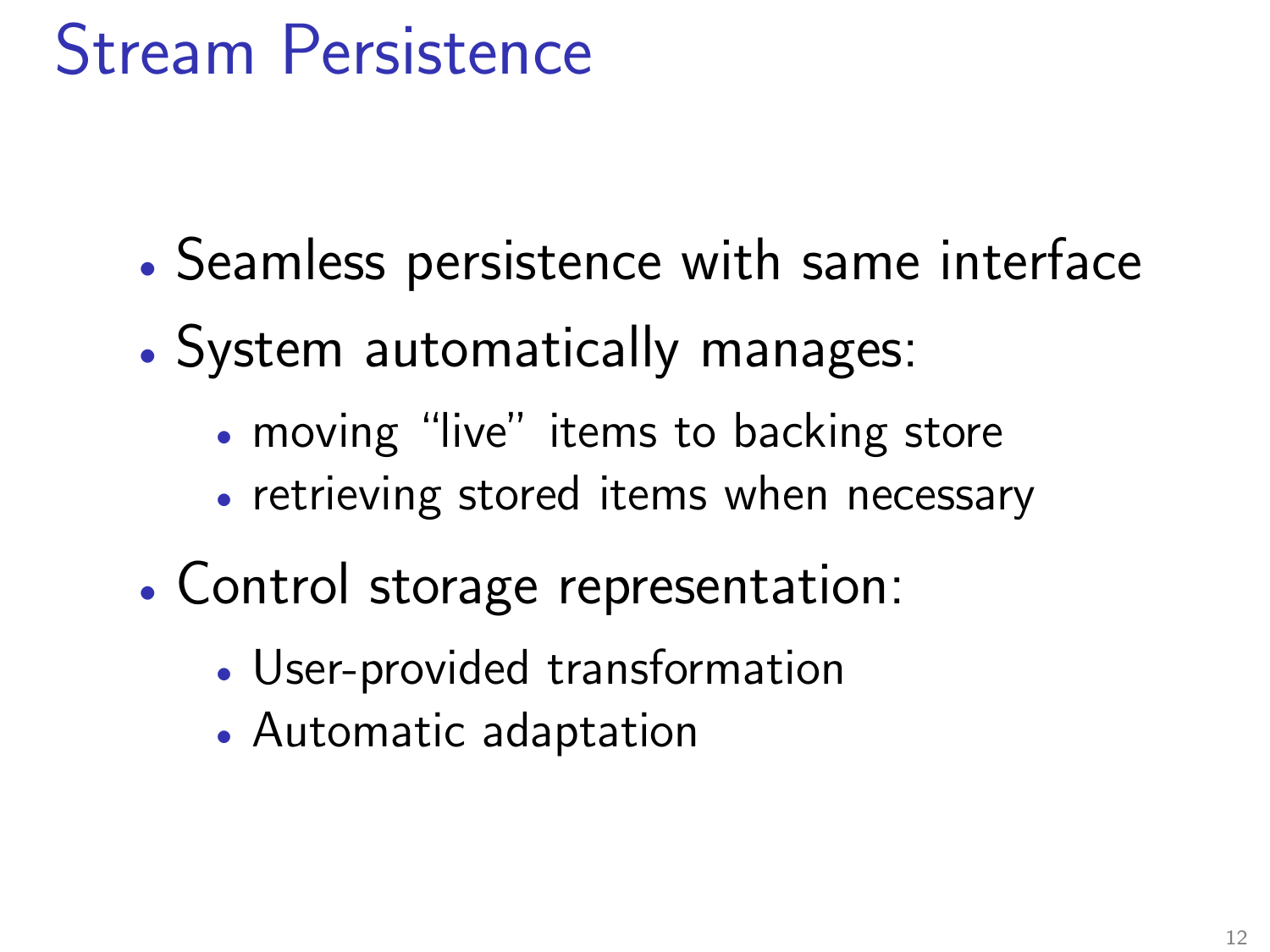#### Future

- $V(A)$ aaS video-analytics-as-a-service
- Live stream analysis in the cloud